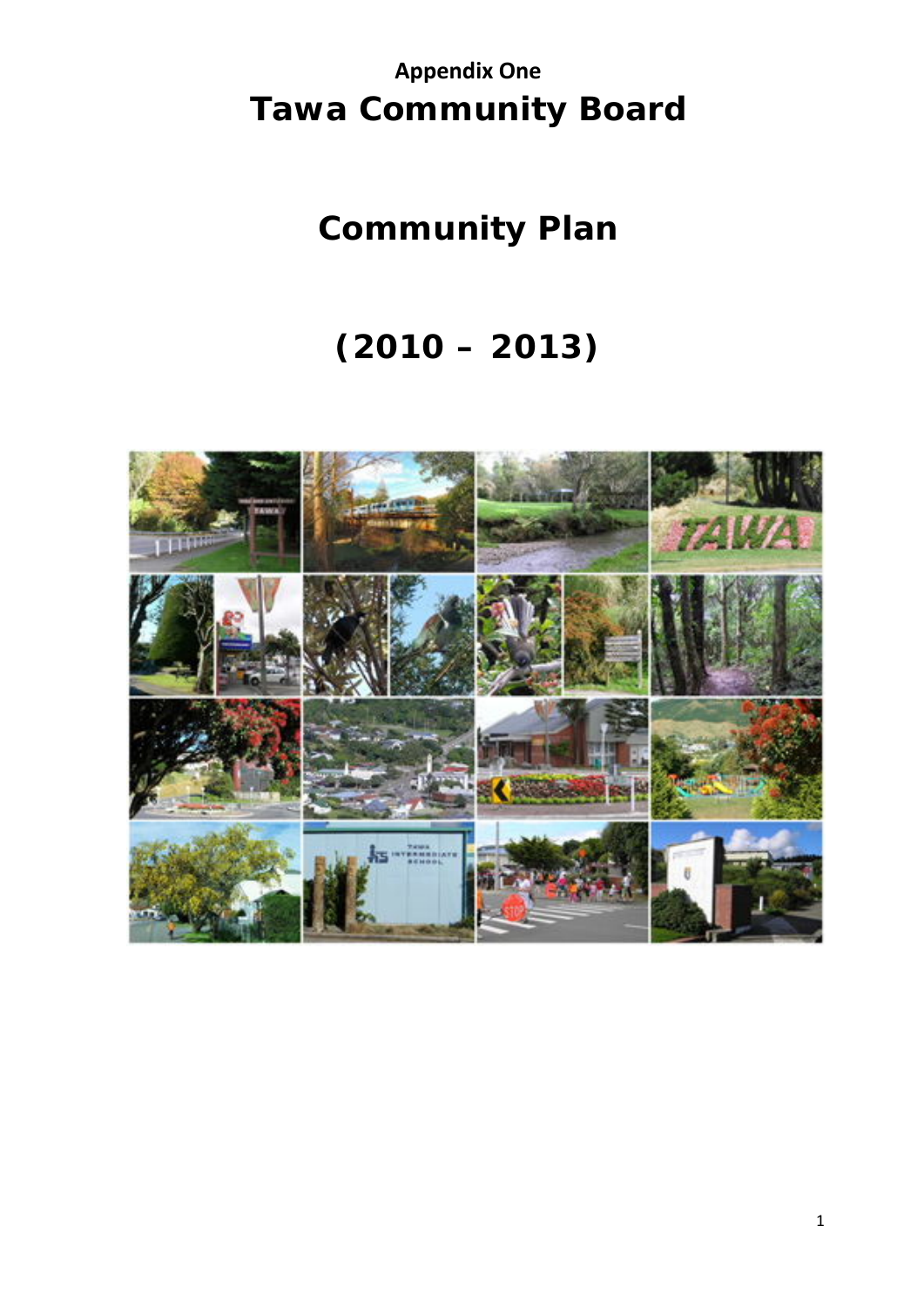# **Contents**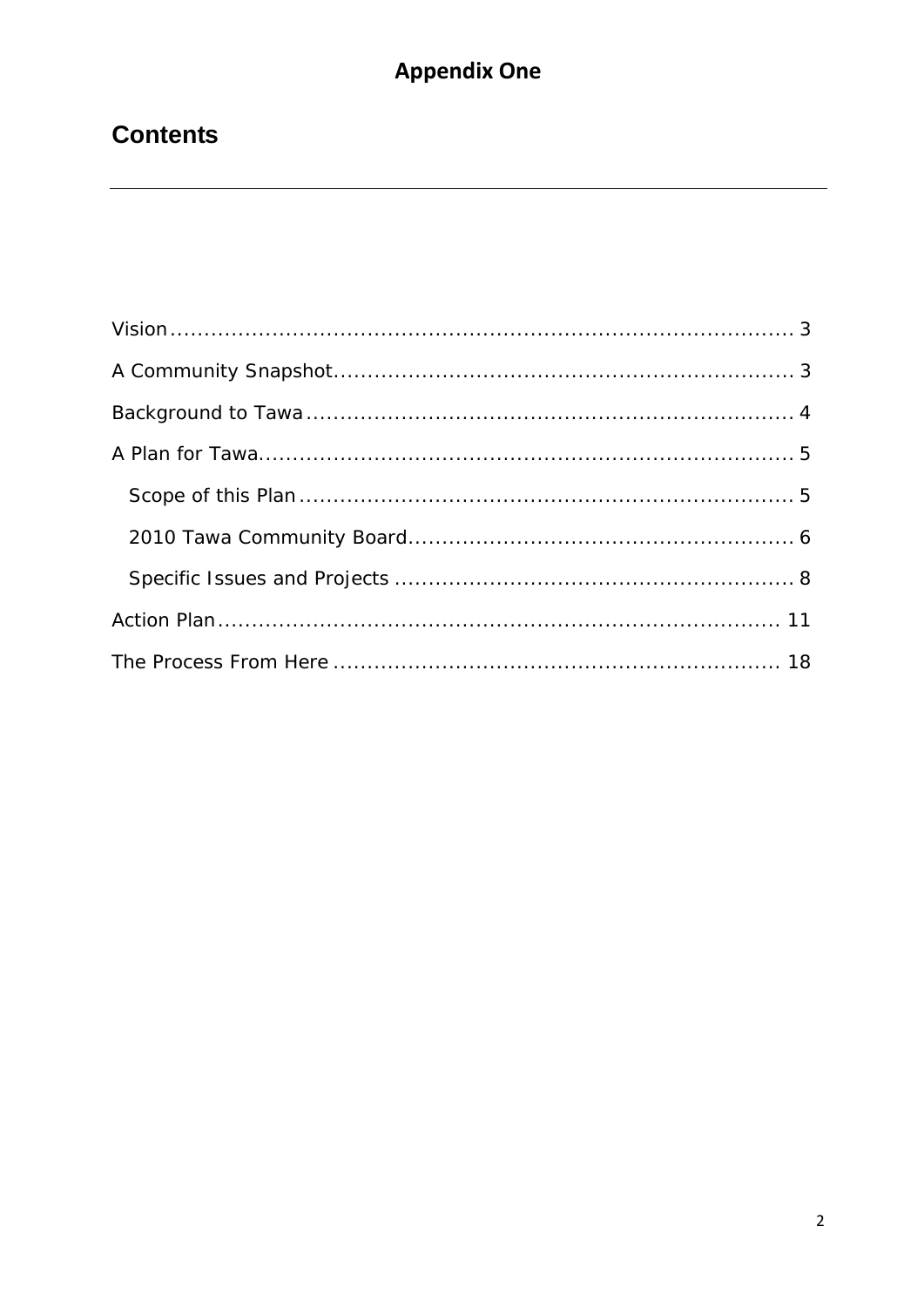To enhance and maintain Tawa's pride and place by making sure the community:

- Is a safe and friendly place to live.
- Has pride in its surrounding environment.
- Utilises its proximity to Wellington to generate growth while at the same time not losing sight of its strong community spirit.
- Recognises the importance of youth for the future.
- Is proud of its history and heritage.

### **A Community Snapshot**

The Tawa Community Board represents the communities of Tawa (the northernmost suburb of Wellington), Grenada North and the Takapu Valley, with a total of around 14,000 residents.

Tawa is located close to Wellington (approximately 15 minutes from central Wellington by both motorway or commuter train), making it an attractive option for families and the elderly looking for good facilities (schools, proximity to health care, etc), affordable housing and a strong community spirit.

"When I think about Tawa I think about a small community that isn't too small that everybody knows everybody, but small enough that everyone has a connection with someone. There's not an exclusive feel to Tawa. It's such a good place to grow up in." - Kieren Gera, Tawa College head girl 2010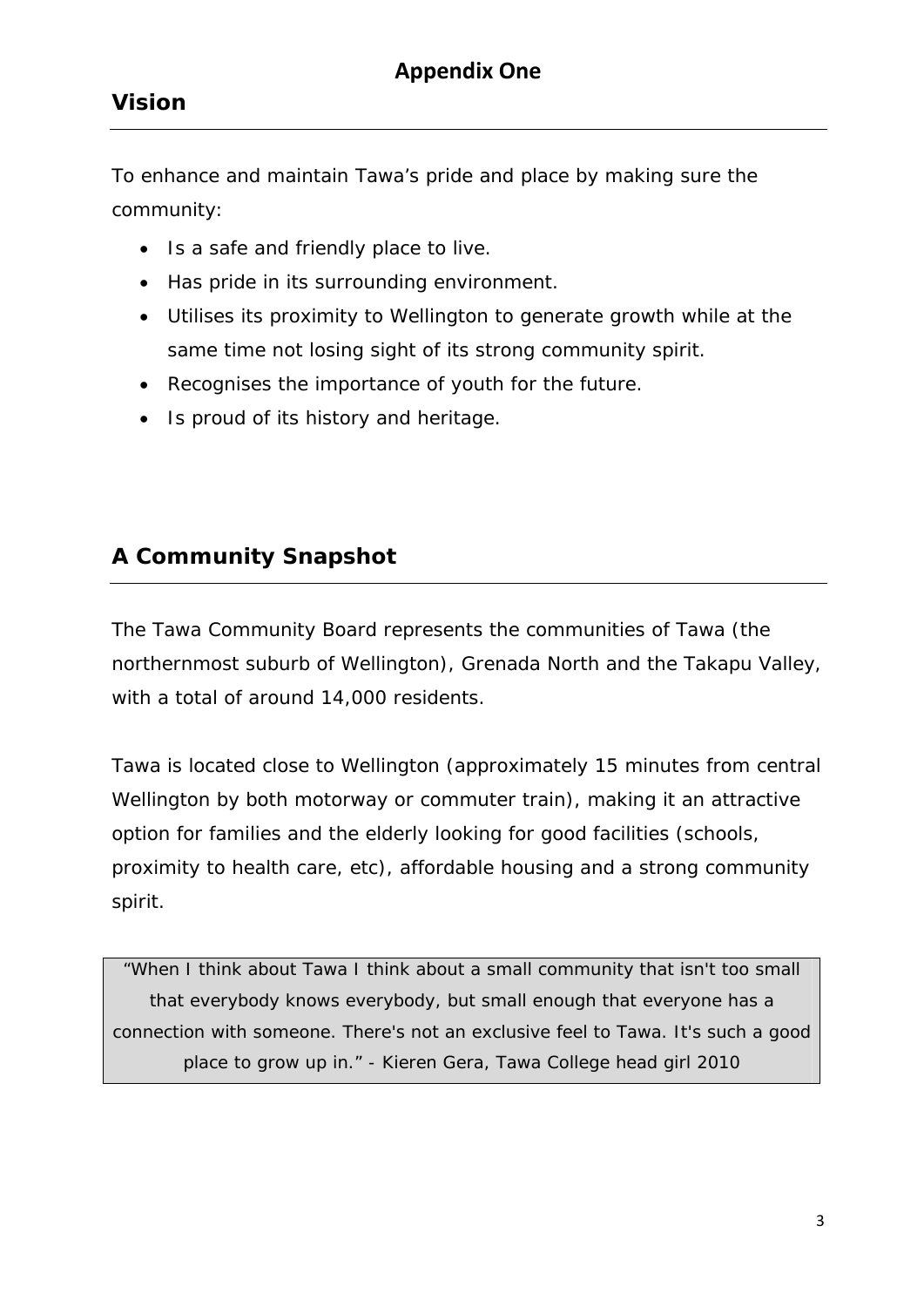#### **Background to Tawa**

The Borough of Tawa takes its name from the native Tawa tree (Beilschmiedia tawa) that once covered the area. The name Tawa Flat was first used in 1854 in the Wellington Provincial Gazette. In the 1941 local body elections Tawa Flat was part of Makara county which also included Porirua and Titahi Bay. In 1953 Tawa Flat and Linden became an independent borough. After rapid housing expansion in the 1950s outside the Tawa Flat area, the name was changed (on 23 February 1959) to the Borough of Tawa. The Tawa Borough Council negotiated for its own water and sewage system to accommodate its expansion into Redwood and Linden. On 3 October 1988 the Local Government Commission decreed that the Borough of Tawa would be amalgamated with Wellington City. In 1989 the Tawa Community Board was set up to replace the Borough Council.

From a commercial perspective, Tawa has strengths. It has a reasonable proportion of flat land, and industrial and business zoned land, and its geography gives it strong potential as a commercial hub.

There are also challenges to manage in looking to Tawa's future. While the Tawa Community Board has little influence over the impact of the macroeconomy (recession, etc) or Central Government policy settings, there are areas within its area of influence that could support greater growth and sustainability within the community. These areas of influence include:

- Support for the development of the retail area/heart of the Tawa community
- Advocacy for investment in community infrastructure
- Promotion of the Tawa brand so that it is better known and understood outside the community.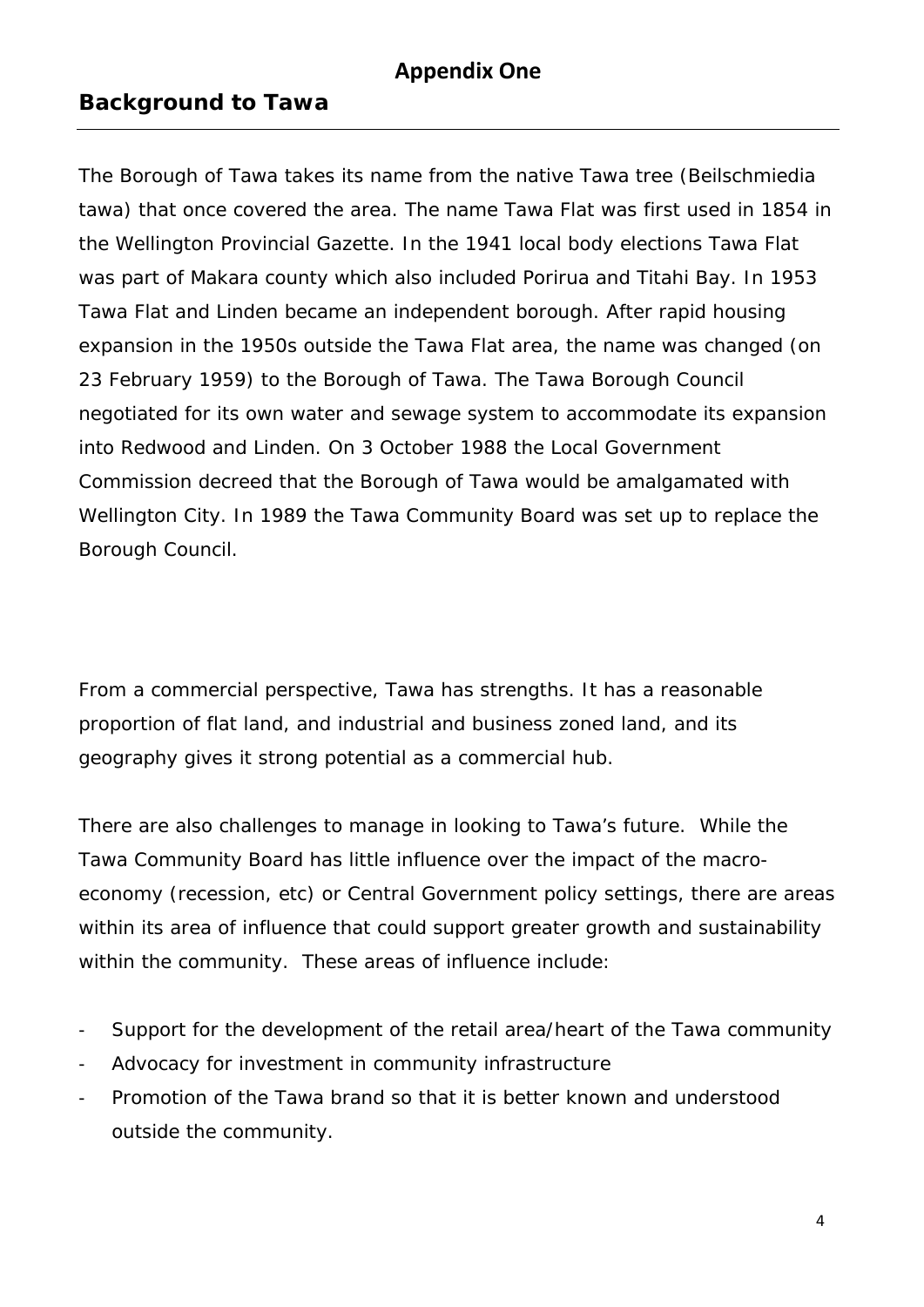### **A Plan for Tawa**

#### *Scope of this Plan*

This document represents the priorities for the period 2010–2013 and is the Tawa Community Board's second Community Action Plan. The Board, elected in the Local Body Elections 2010, is looking to develop and implement a Community Action Plan to support its role in understanding and meeting the community's needs.

The Wellington City Council's website states the following about the purpose of the Tawa Community Board: "This elected community board represents the interests of the Tawa Community. The board reflects the unique history and requirements of the area and helps Wellington City Council to understand and meet the community's needs."

The specific roles and responsibilities of the Tawa Community Board are as follows:

- 1. Representing and acting as an advocate for the interests of the Tawa community
- 2. Considering and reporting on any matter referred to it by Wellington City Council and any issues of interest to the Tawa Community Board
- 3. Making an annual submission to Wellington City Council on expenditure in the local authority
- 4. Maintaining an overview of services provided by Wellington City Council within the Tawa community
- 5. Communicating with community organisations and special interest groups in the Tawa community
- 6. Undertaking any other responsibilities delegated by Wellington City Council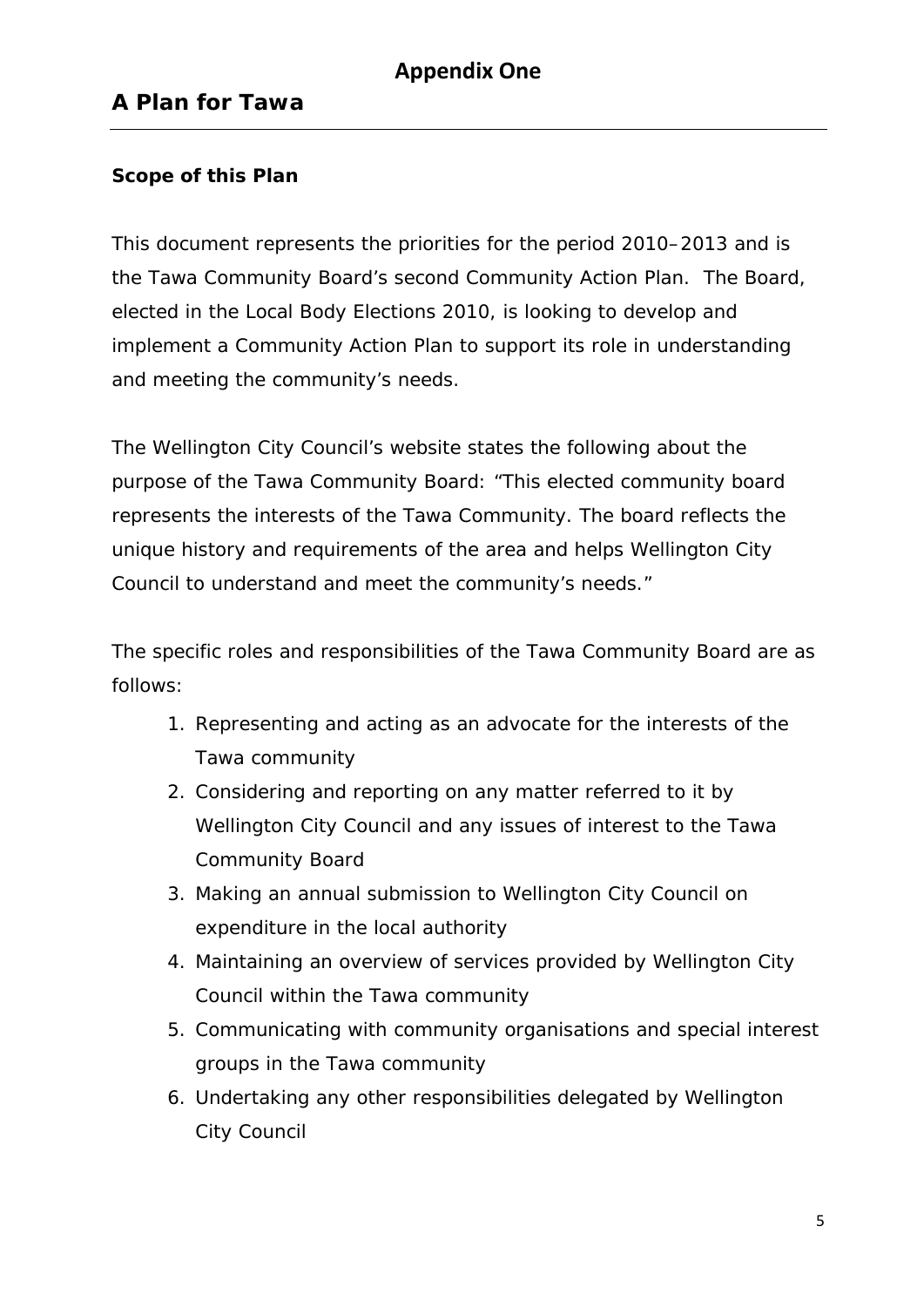### **Appendix One** *2010 Tawa Community Board*



*The Tawa Community Board as from November 2010* 

*comprises (from left in above photo) Cr Justin Lester, Cr Ngaire Best, Alistair Sutton, Robert Tredger, Mayor Celia Wade-Brown, Malcolm Sparrow (chair), Chris Reading, Graeme Hansen (deputy chair), Margaret Lucas*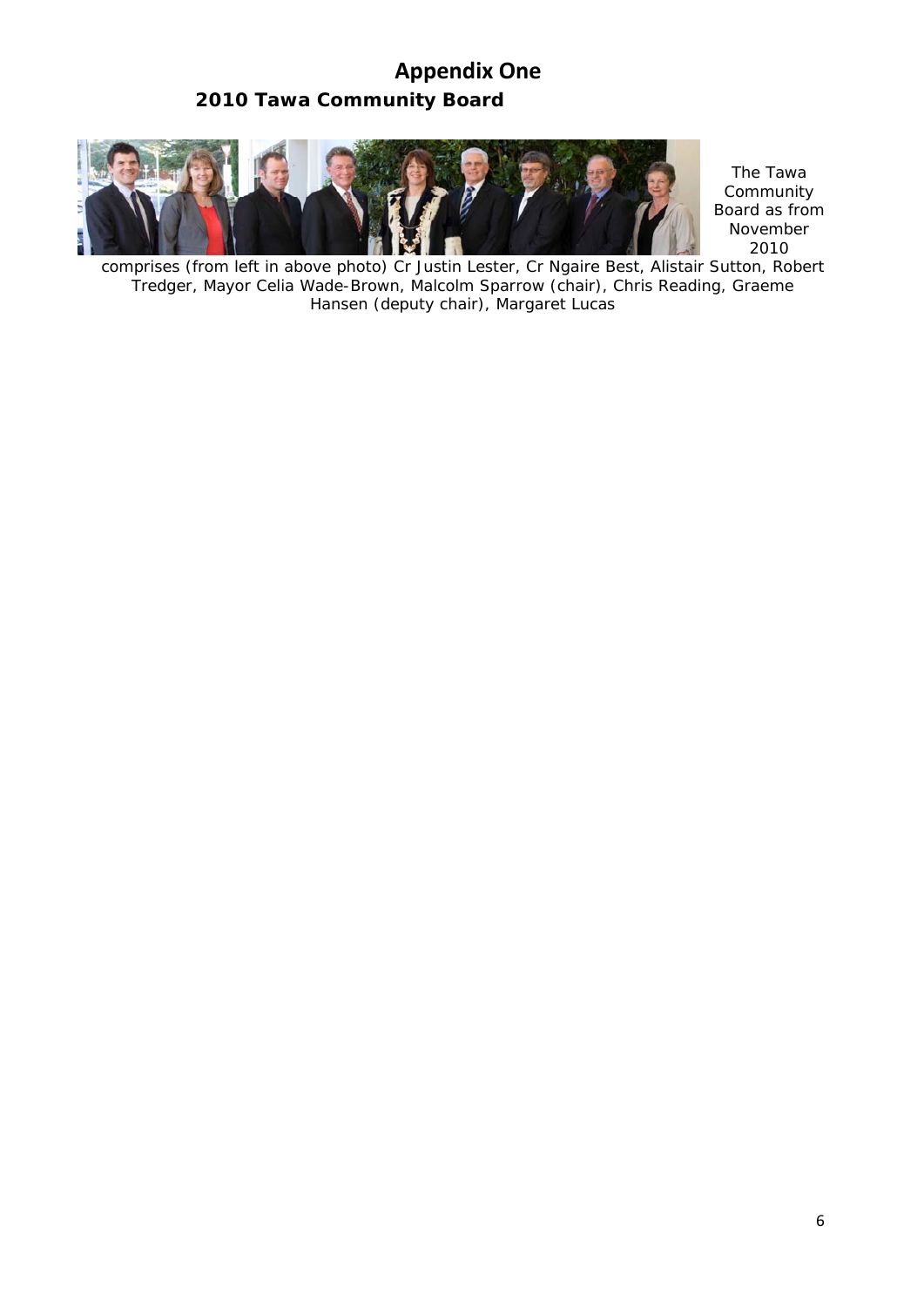#### *Community Board Members*

Malcolm Sparrow (Chair) Phone: 232 5030 Mobile: 027 232 2320 Email: malcolm@tawalink.com

Cr Ngaire Best Phone: 232 9000 Mobile: 027 449 6925 Email: ngaire.best@wcc.govt.nz Margaret Lucas Phone: 232 7284 Email: mm.lucas@xtra.co.nz

Chris Reading Phone: 232 8130 Mobile: 021 257 7126 Email: chris.reading@xtra.co.nz

Graeme Hansen (Deputy Chair) Phone: 232 9784 (office) Mobile: 027 679 0968 Email: graemeh-tcbd@xnet.co.nz

Cr Justin Lester Mobile: 021 247 8312 Email: justin.lester@wcc.govt.nz Alistair Sutton Phone: 232 2873 Mobile: 027 478 8269 Email: thesuts@xtra.co.nz

Robert Tredger Phone: 232 5982 Mobile: 021 181 4499 Email: tredger@slingshot.co.nz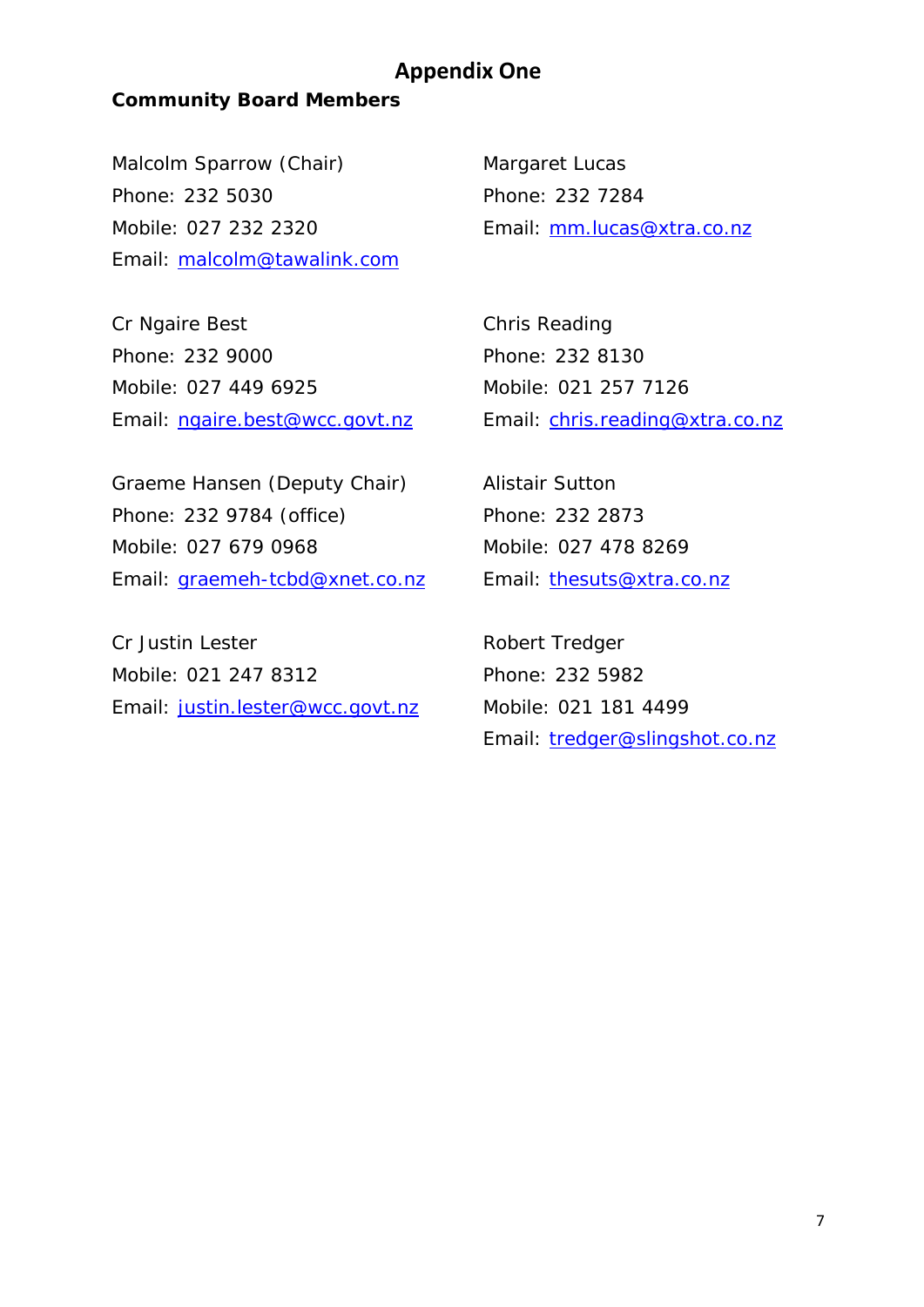#### *Specific Issues and Projects*

The following key issues and priorities have been identified by the Tawa Community Board as being those that will most effectively contribute towards the community's overall vision, and lie within the sphere of influence and control of the Board:

### **Local infrastructure projects – to be advanced in the next three years.**

#### **Priorities**

- Artificial turf
- Community safety
- Playgrounds
- Promotion of emergency management and emergency facilities in the Tawa basin
- Public toilet (Linden)
- Takapu Island
- Tawa railway station restoration
- Tawa Walkway
- Traffic management

#### **Strategic projects - initiatives to be advanced over the longer term (3 – 6 years)**

**Priorities** 

- Development of Tawa Junction
- Development of the town centre
- Link road initiative
- Park 'n' ride initiative
- Proposed cycleway/walkway Willowbank/Johnsonville
- Spicer Forest
- Transmission Gully development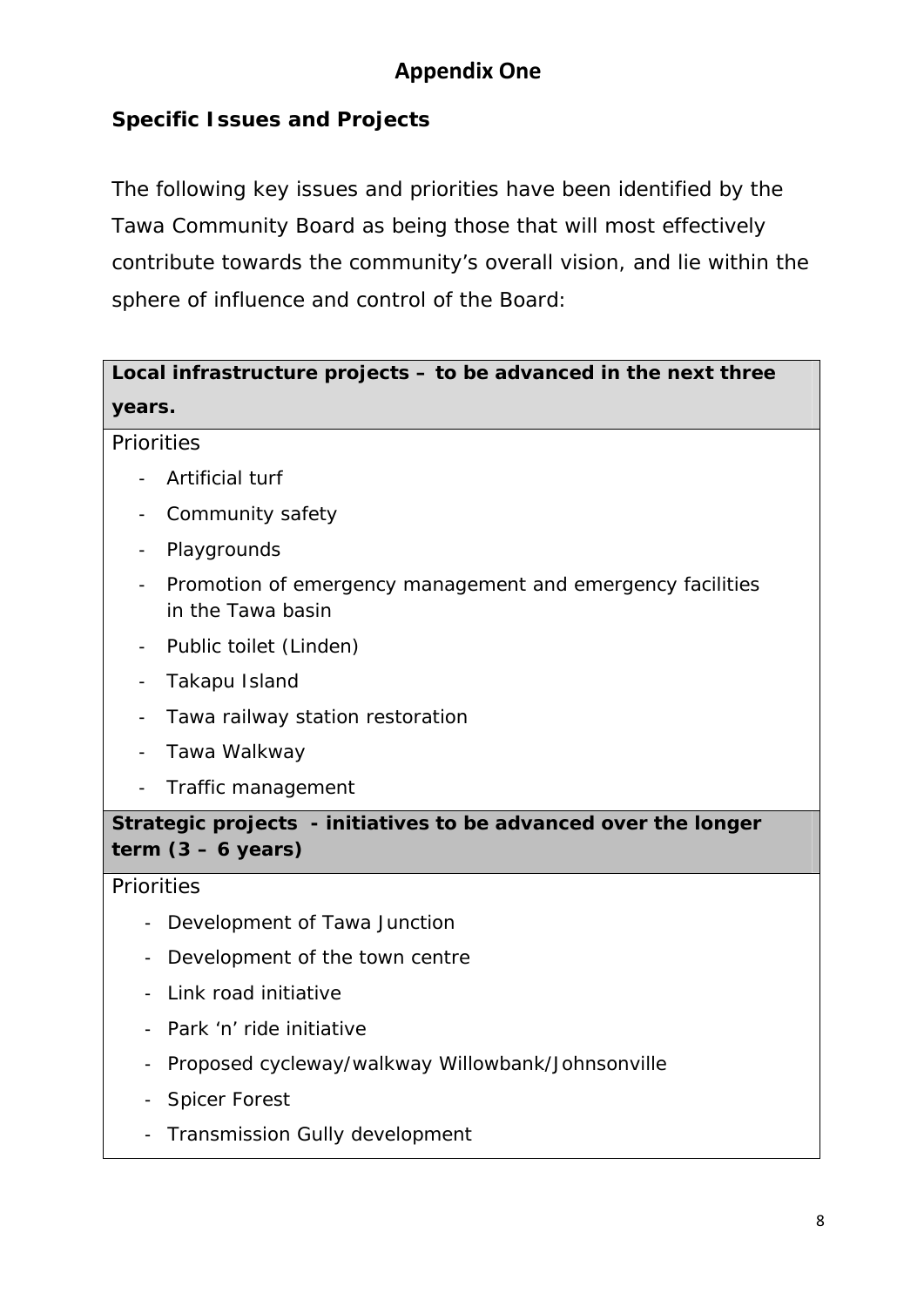#### **Brand Tawa**

**Priorities** 

Building and maintaining community pride

- Visual identity/town beautification

#### **Communication**

**Priorities** 

- Ensuring the Tawa community and key stakeholders are informed and kept up-to-date on issues and developments.
- Ensuring the Tawa Community Board maintains its relationship with relevant local bodies.

#### **Community Pride**

**Priorities** 

- Ensuring the continuation of the biennial Tawa Community Civic Awards.
- Investigating the possibility of establishing the yearly Tawa Primary Schools' Citizenship Awards.

The Action Plan outlined in the following pages details the projects the Community Board believes should be undertaken in the coming years.

These are divided into short to medium term activities (Infrastructure projects, Brand Tawa, Communications activities) and longer term projects (Major Projects).

The Wellington City Council will work with the Community Board as these projects are further developed.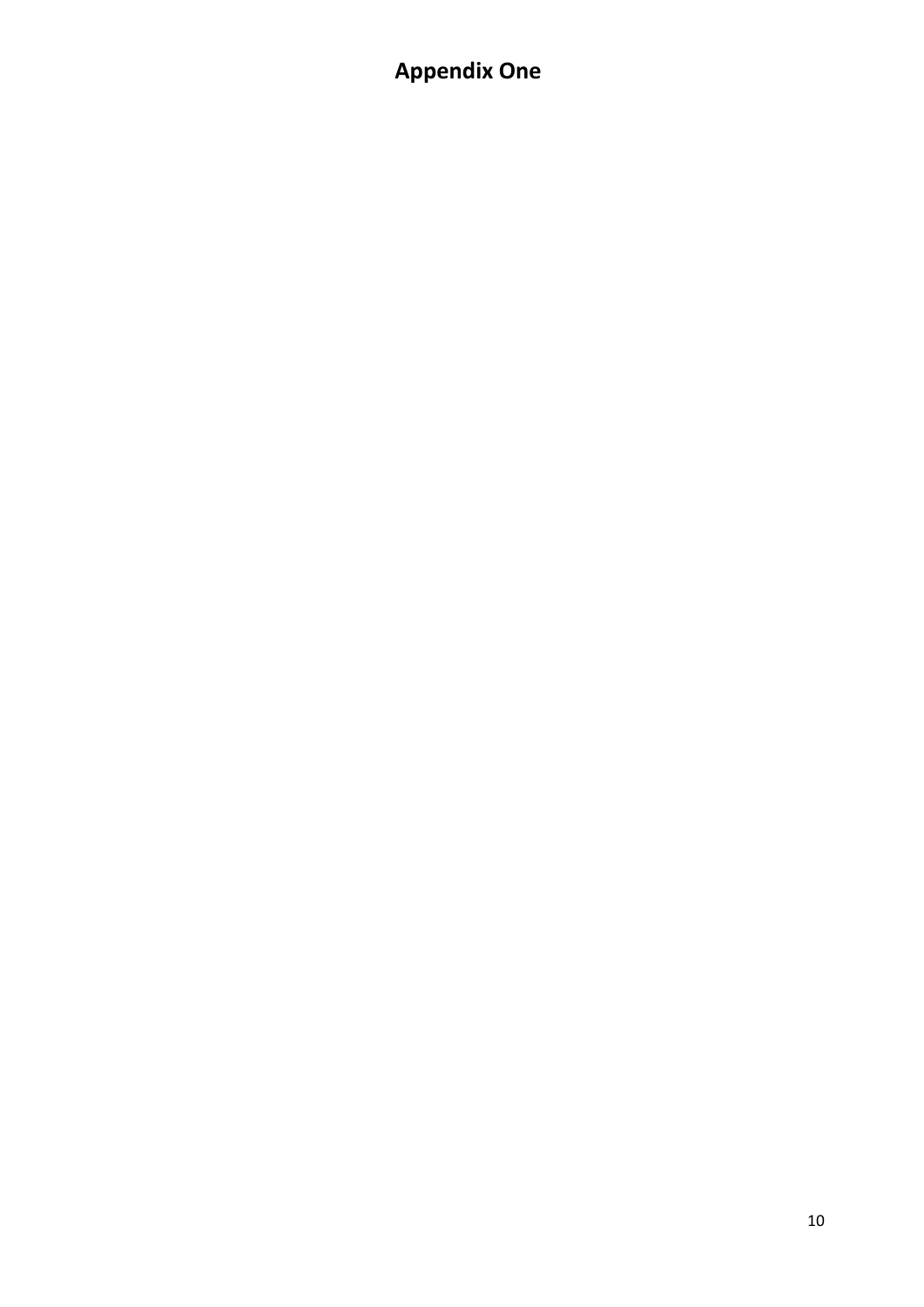#### **Action Plan**

| <b>Project</b>          | What we need to do                               | Who is                 | <b>By When</b>              |  |
|-------------------------|--------------------------------------------------|------------------------|-----------------------------|--|
|                         |                                                  | responsible            |                             |  |
|                         | <b>Community Projects (short to medium term)</b> |                        |                             |  |
| <b>Artificial Turf</b>  | Include in submission to draft annual plan.      | <b>Alistair Sutton</b> | Q1 2011                     |  |
|                         | Gain community support                           | <b>Margaret Lucas</b>  | Q1 2011                     |  |
|                         | e.g. petition, letters of support etc.           |                        |                             |  |
| Emergency management    | Use the newsletter to communicate the            | Graeme Hansen          | Q1 2011                     |  |
| /communication          | current emergency management/                    | <b>Malcolm Sparrow</b> |                             |  |
|                         | equipment available.                             | Cr Ngaire Best         |                             |  |
|                         | Investigate initiative (and perhaps a safety     | Graeme Hansen          | Q1 2011                     |  |
|                         | week) with Tawa emergency services and           | <b>Malcolm Sparrow</b> |                             |  |
|                         | community organisations.                         | Cr Ngaire Best         |                             |  |
| Playground upgrades     | Review of how the playground policy is           | <b>Robert Tredger</b>  | Review completed by Q2 with |  |
|                         | applied to the Tawa community.                   |                        | recommendations for next    |  |
|                         |                                                  |                        | step.                       |  |
| Public toilets (Linden) | Get a clear understanding of who is using        | <b>Alistair Sutton</b> | Q1 2011                     |  |
|                         | the park and their needs.                        |                        |                             |  |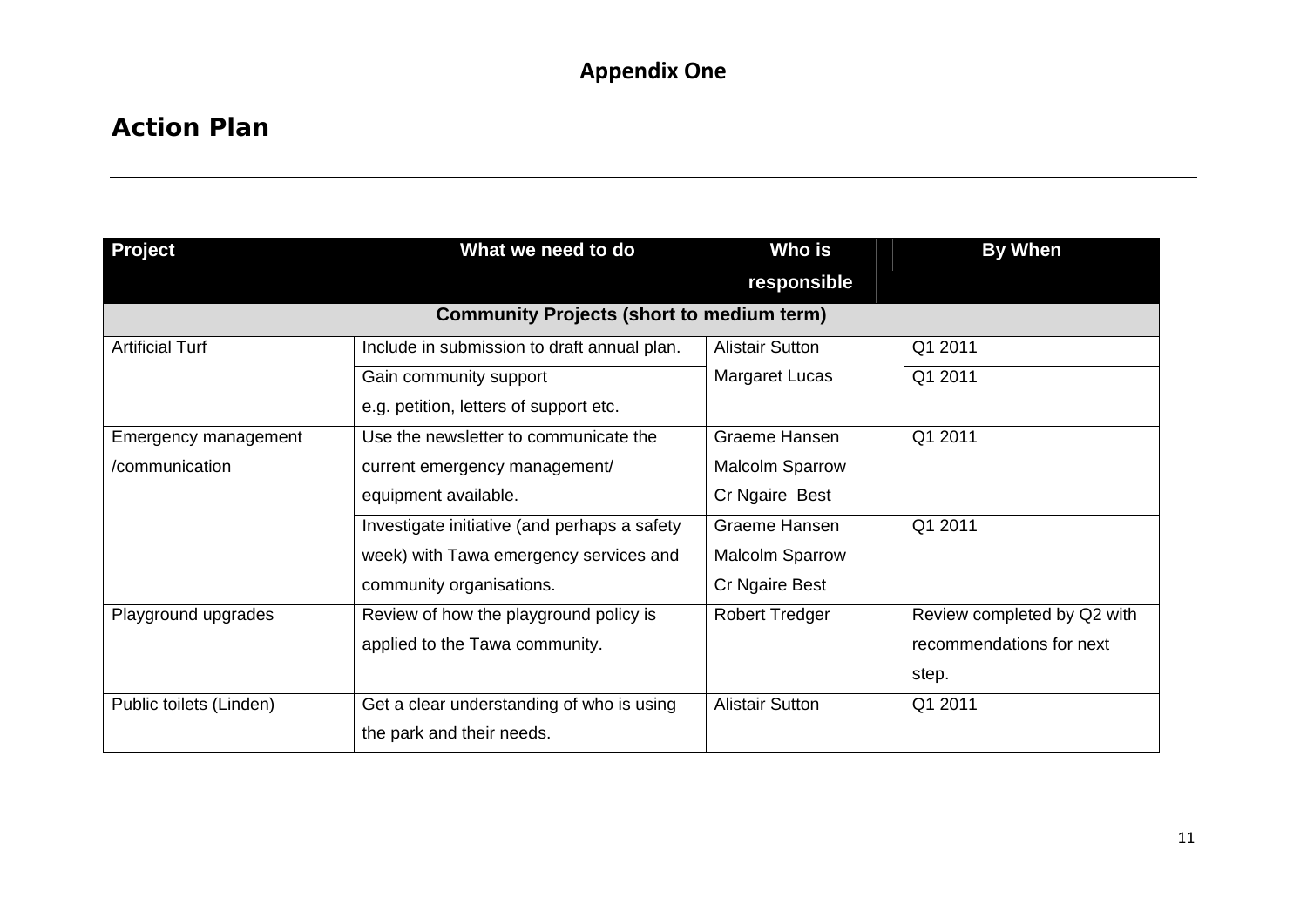| Project                             | What we need to do                          | Who is responsible     | By when                          |
|-------------------------------------|---------------------------------------------|------------------------|----------------------------------|
| Takapu Island                       | Keeping the community informed.             | Graeme Hansen          | Continued quarterly report       |
|                                     | Meet with local area planner and report     |                        | back or as required.             |
|                                     | back to the Community Board.                |                        |                                  |
|                                     | Meet with appropriate Council officers and  |                        |                                  |
|                                     | Councillor.                                 |                        |                                  |
| Tawa railway station                | Work with Bruce Murray and Tawa             | Cr Ngaire Best         | Ongoing                          |
| restoration                         | Historical Society to develop the building. |                        |                                  |
| Tawa shared driveways levy          | Keeping community informed.                 | <b>Malcolm Sparrow</b> | Continue to monitor quarterly,   |
|                                     | Monitor and report on the WCC annual        |                        | reporting back as required.      |
|                                     | report.                                     |                        |                                  |
| Tawa Walkway                        | Continued advocacy.                         | Cr Ngaire Best         | <b>Report to Community Board</b> |
|                                     |                                             |                        | meetings as required.            |
| <b>Major Projects (longer term)</b> |                                             |                        |                                  |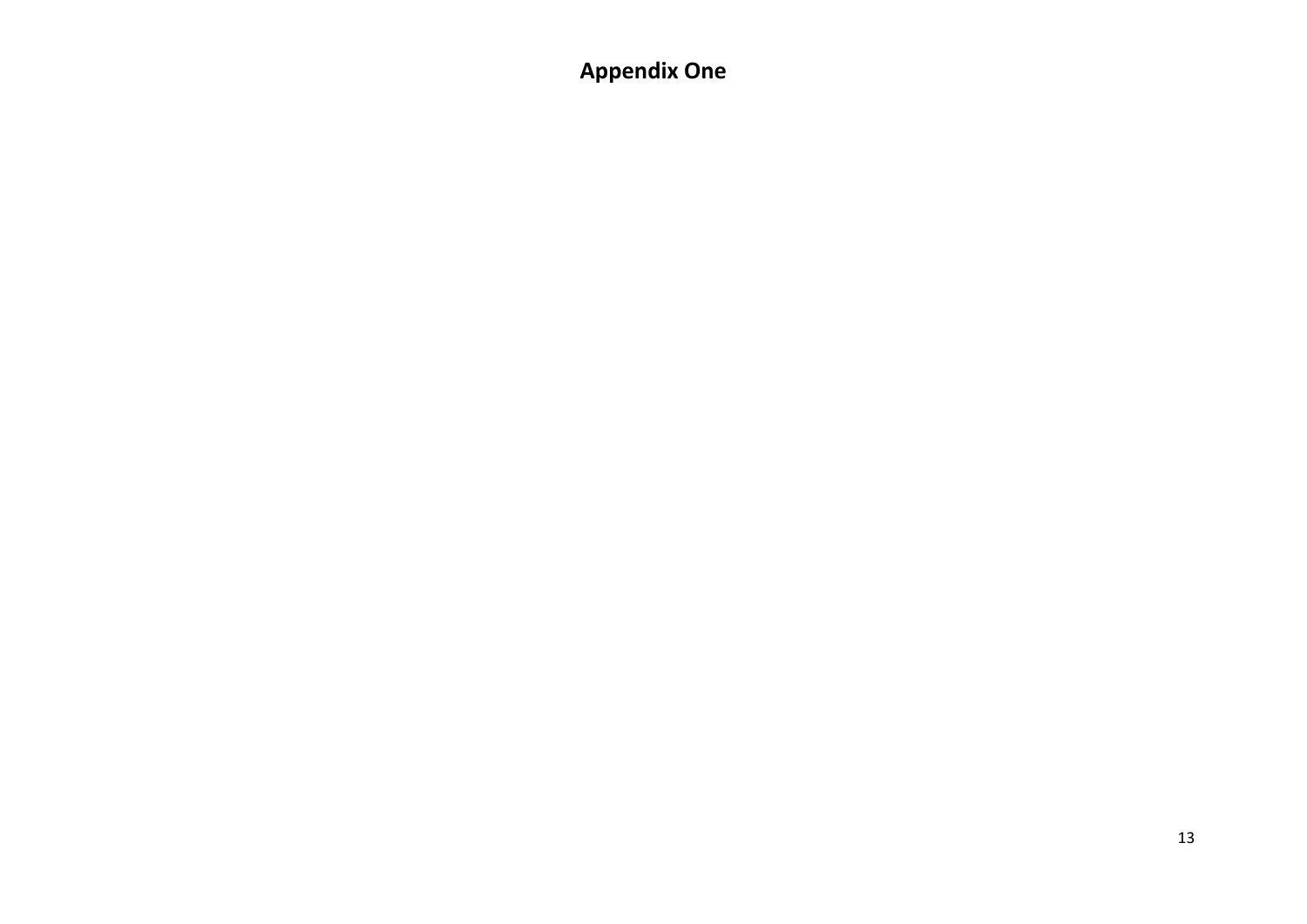| <b>Project</b>              | What we need to do                           | Who is responsible     | By when                          |
|-----------------------------|----------------------------------------------|------------------------|----------------------------------|
| Cycleway/ Walkway           | Monitoring and report back on an ongoing     | Cr Justin Lester       | Update to Community Board        |
| (Willowbank/ Johnsonville)  | basis to ensure that the Tawa community is   | Cr Ngaire Best         | meeting as required.             |
|                             | well represented in any decisions/           | Graeme Hansen          |                                  |
|                             | development.                                 |                        |                                  |
| Link road                   | Monitoring and report back to ensure that    | Graeme Hansen          | <b>Update to Community Board</b> |
|                             | the Tawa community is well represented in    |                        | meeting as required.             |
|                             | any decisions/development.                   |                        |                                  |
| <b>Spicer Forest</b>        | Monitoring Wellington Regional Council and   | <b>Robert Tredger</b>  | <b>Update to Community Board</b> |
|                             | Wellington City Council discussions and      |                        | meeting as required.             |
|                             | report back to the Community Board for       |                        |                                  |
|                             | further consideration as required.           |                        |                                  |
| <b>Tawa Junction</b>        | Engagement with the local commercial real    | Cr Justin Lester       | <b>Update to Community Board</b> |
|                             | estate community to determine issues and     | Graeme Hansen          | meeting as required.             |
|                             | way forward.                                 |                        |                                  |
| Town centre/ Urban planning | Engage with Foodstuffs.                      | <b>Chris Reading</b>   | Q1 2011                          |
|                             | Initiative to develop shared vision for Tawa | Cr Justin Lester       | 2011/12                          |
|                             | Town Centre.                                 | Cr Ngaire Best         |                                  |
|                             | Advocacy with Council officers.              | Cr Ngaire Best         | Q1 2011                          |
|                             |                                              | <b>Malcolm Sparrow</b> |                                  |
| Traffic flow/ management    | The issue needs to be assessed and           | <b>Community Board</b> | To be assessed and assigned      |
|                             | reviewed with a separate action plan         |                        | at a later date.                 |
|                             | developed in this Community Board term.      |                        |                                  |

14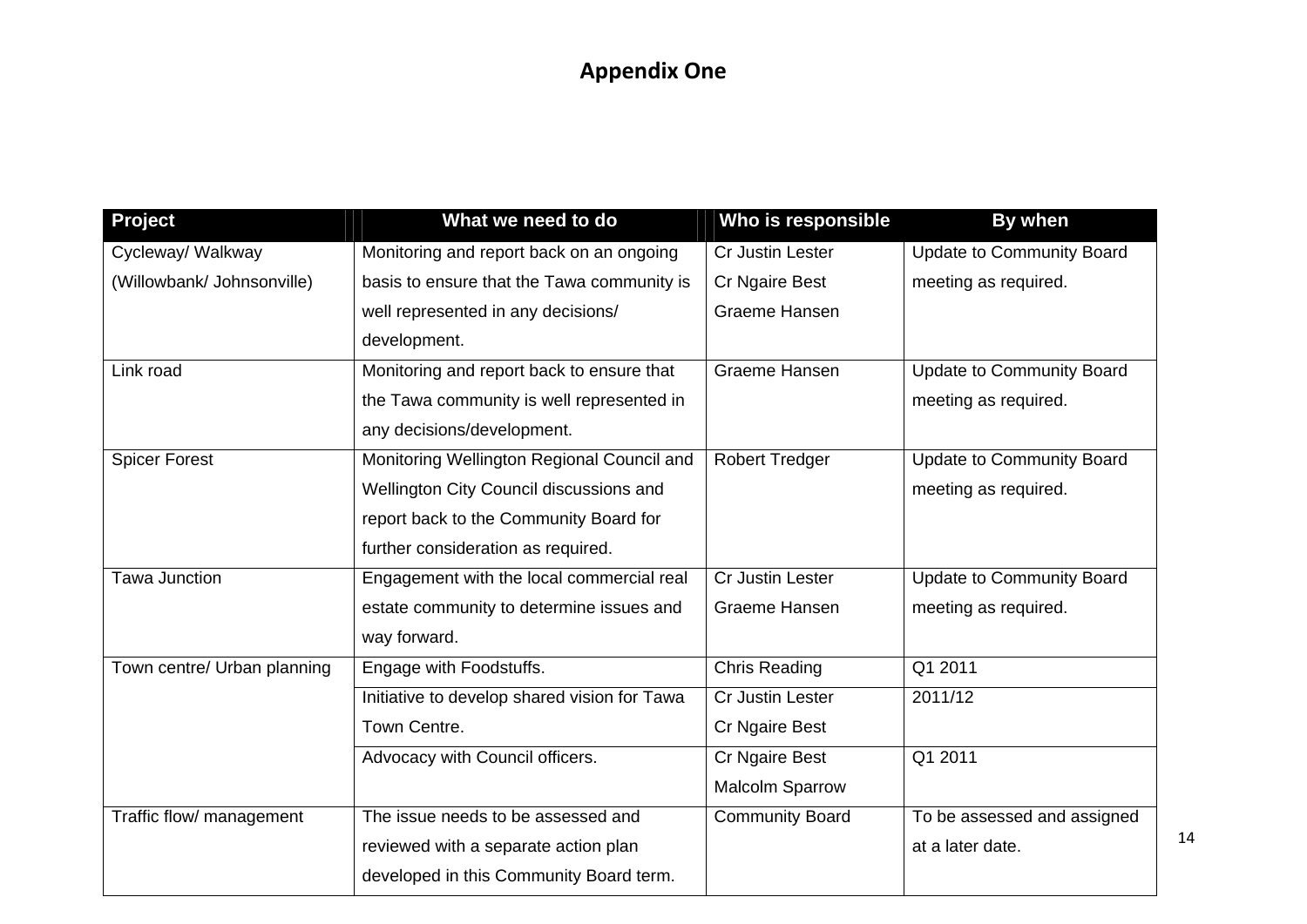| Project                                  | What we need to do                           | Who is                 | By when                  |
|------------------------------------------|----------------------------------------------|------------------------|--------------------------|
|                                          |                                              | responsible            |                          |
| <b>Brand Tawa (short to medium term)</b> |                                              |                        |                          |
| Beautification of the town               | Scoping paper to determine what is possible  | <b>Chris Reading</b>   | Q1 2011                  |
| centre                                   | and potential costs.                         |                        |                          |
| Signage (Tawa entrance                   | Meet with Tawa Lions to assess possibilities | <b>Malcolm Sparrow</b> | Q2 2011 - report back to |
| signs)                                   | and make recommendations to the              |                        | community board          |
|                                          | Community Board.                             |                        |                          |
|                                          | Work with other community groups to          |                        | Post-May decision        |
|                                          | implement recommendations.                   |                        |                          |
| <b>Communication</b>                     |                                              |                        |                          |
| <b>Community Communication</b>           | Review of current communication with the     | <b>Malcolm Sparrow</b> | Q1 2011                  |
|                                          | community/ general public, including:        | <b>Robert Tredger</b>  |                          |
|                                          | Frequency and format of the Tawa             | <b>Alistair Sutton</b> |                          |
|                                          | Community Board newsletter, opportunity to   | <b>Margaret Lucas</b>  |                          |
|                                          | develop the website further, use of social   |                        |                          |
|                                          | media.                                       |                        |                          |
| <b>Stakeholders</b>                      | Invite community stakeholders to meet with   |                        |                          |
|                                          | the Community Board and discuss issues of    |                        |                          |
|                                          | importance to the Community.                 |                        |                          |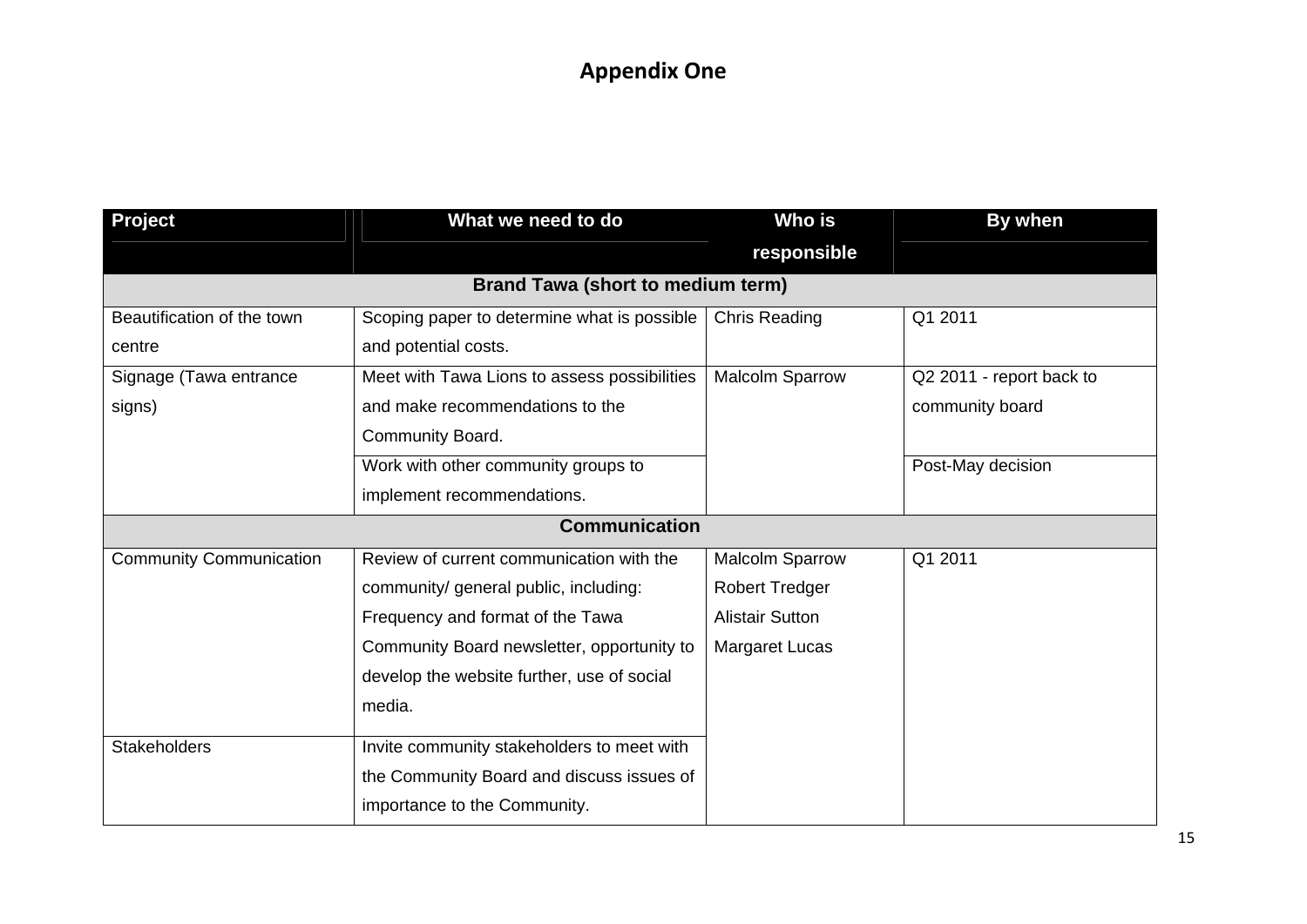| <b>Community Pride</b>    |                                               |                        |               |
|---------------------------|-----------------------------------------------|------------------------|---------------|
| Tawa Community Civic      | Organise and promote citizenship awards in    | <b>Malcolm Sparrow</b> | Q1 2012       |
| Awards                    | Tawa community recognising and showing        | <b>Robert Tredger</b>  |               |
|                           | appreciation for part that volunteers play in | Cr Ngaire Best         |               |
|                           | life of the community                         |                        |               |
|                           |                                               |                        |               |
|                           |                                               |                        |               |
|                           |                                               |                        |               |
| Tawa Primary Schools'     | Contact all Tawa primary schools to assess    | <b>Malcolm Sparrow</b> | February 2011 |
| <b>Citizenship Awards</b> | amount of interest in setting up a yearly     |                        |               |
|                           | Community Board award to be presented (in     |                        |               |
|                           | all of six schools) to the Year 6 student who |                        |               |
|                           | has shown "true leadership, citizenship,      |                        |               |
|                           | contribution to school life, etc."            |                        |               |
|                           |                                               |                        |               |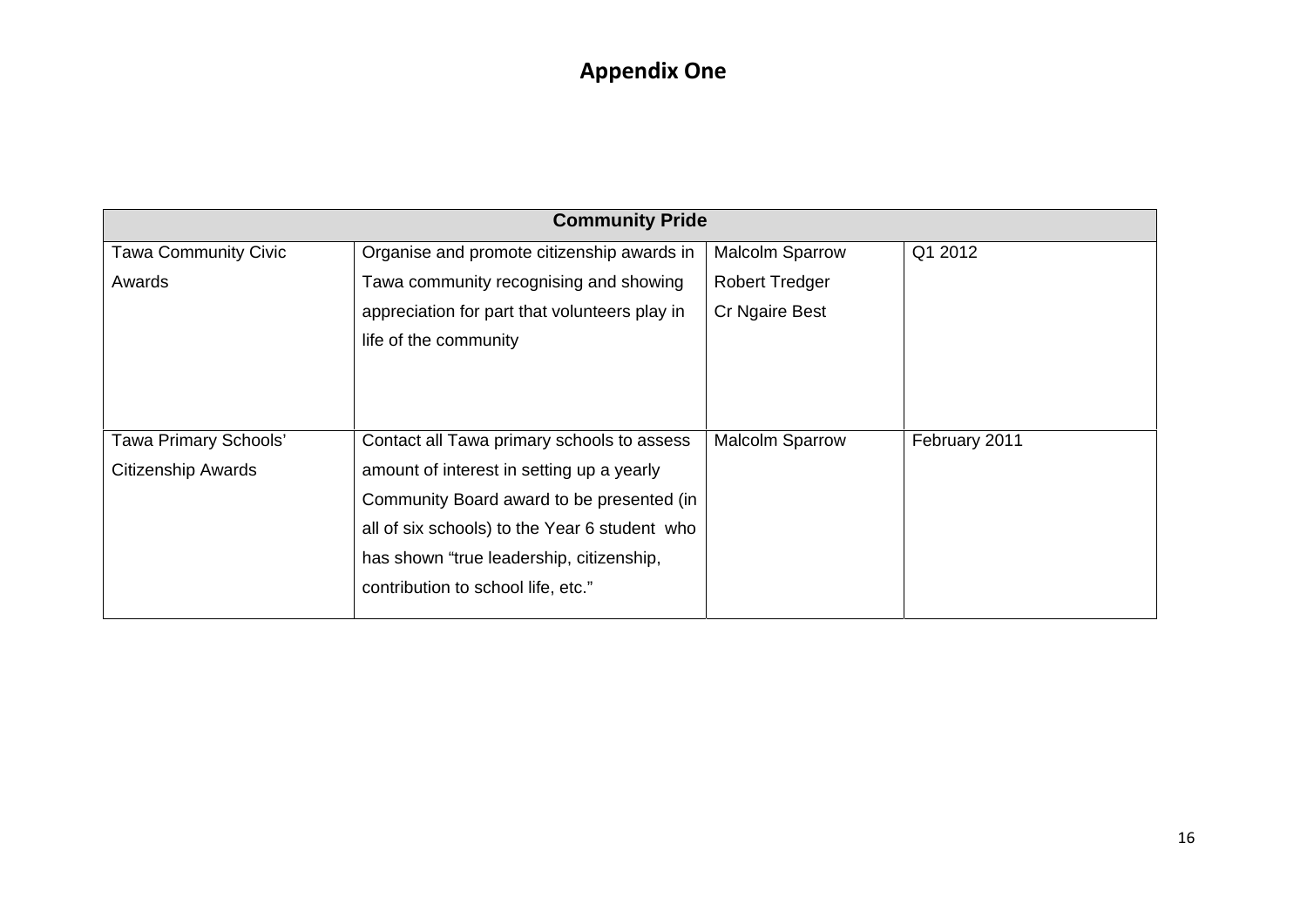| <b>Project</b>                 | What we need to do                         | Who is responsible     | By when |
|--------------------------------|--------------------------------------------|------------------------|---------|
| <b>Wellington City Council</b> | Initial contact with the Wellington City   | <b>Community Board</b> | Ongoing |
| Relationships                  | Council by Community Board members         |                        |         |
|                                | responsible for a portfolio/ project will  |                        |         |
|                                | always go through the Chair in the first   |                        |         |
|                                | instance and then direct, as determined by |                        |         |
|                                | the Chair and the WCC CEO.                 |                        |         |